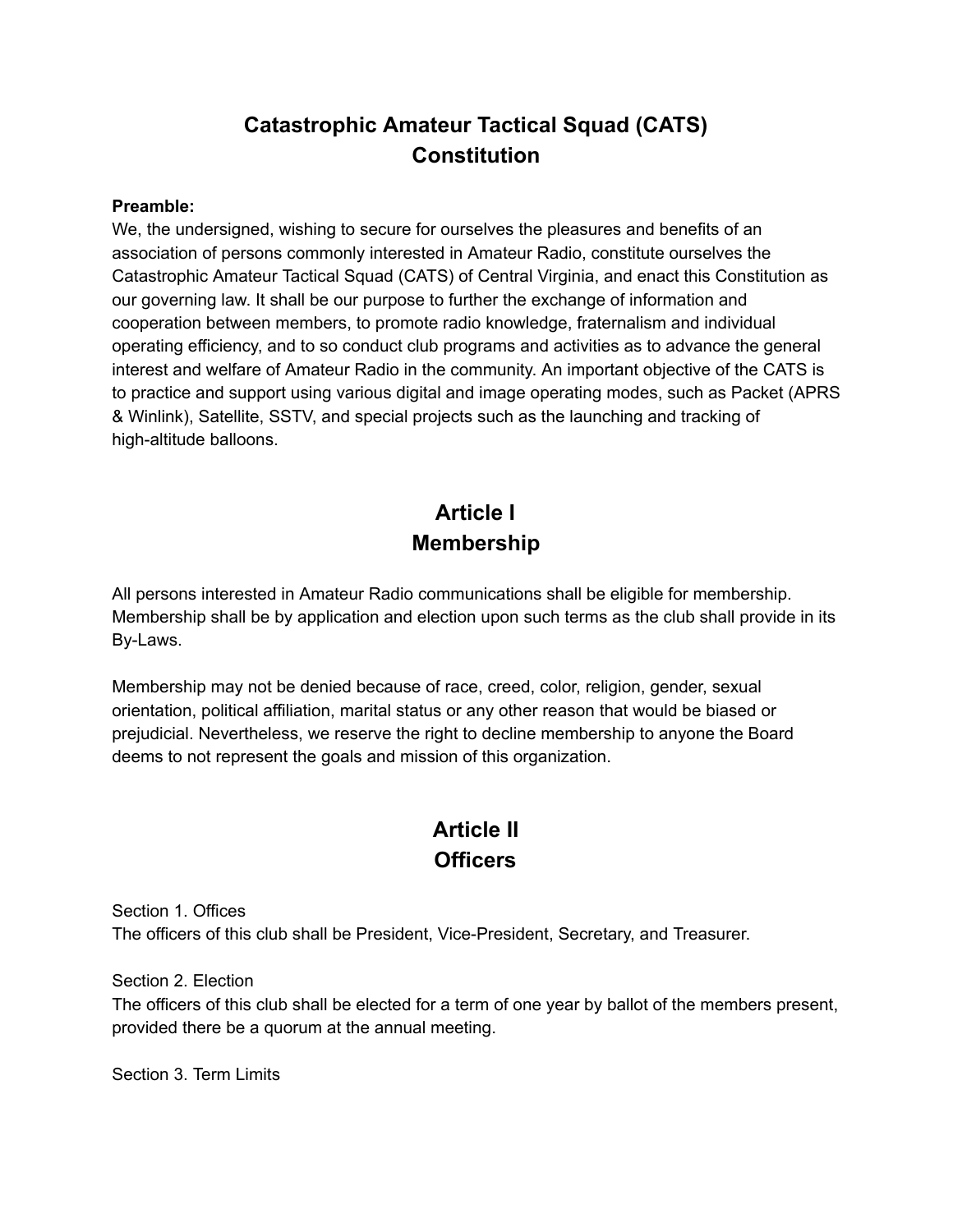An individual may hold the same office for consecutive terms and may not hold more than one office during the same term. At the expiration of his/her term he/she shall turn over all items belonging to the club to his/her successor.

Section 4. Vacancies

Vacancies occurring between elections must be filled by special elections at the first regular meeting following the withdrawal or resignation.

Section 5. Eligibility In order to hold an office, an individual must be a member in good standing and hold a valid Amateur Radio license.

Section 6. Resignation

Any officer may resign his/her position in writing at which time all records and assets of the club will be turned over to the President or Vice-President.

Section 7. Removal of Officers

Officers may be removed from office for cause, upon written petition by a majority of the full membership presented to the President or Vice-President.

After investigation, the petition will be presented to the membership at the next regular meeting of the club and voted on by the membership.

Removal of an officer requires a three-fourths vote of the full membership.

## **Article III Duties of Officers**

Section 1. President

The President shall preside at all meetings, and conduct them according to the rules adopted. He/she shall enforce due observance of this Constitution and any adopted By-Laws; decide all questions of order; sign all official documents adopted by the club; and perform all other duties pertaining to the office of President.

Section 2. Vice-President The Vice-President shall assume all duties of the President in his/her absence.

Section 3. Secretary

The Secretary shall keep a record of the proceedings of all meetings, keep a roll of members in good standing, submit membership applications, carry on all correspondence, read communications at each meeting, and mail written notices to each member.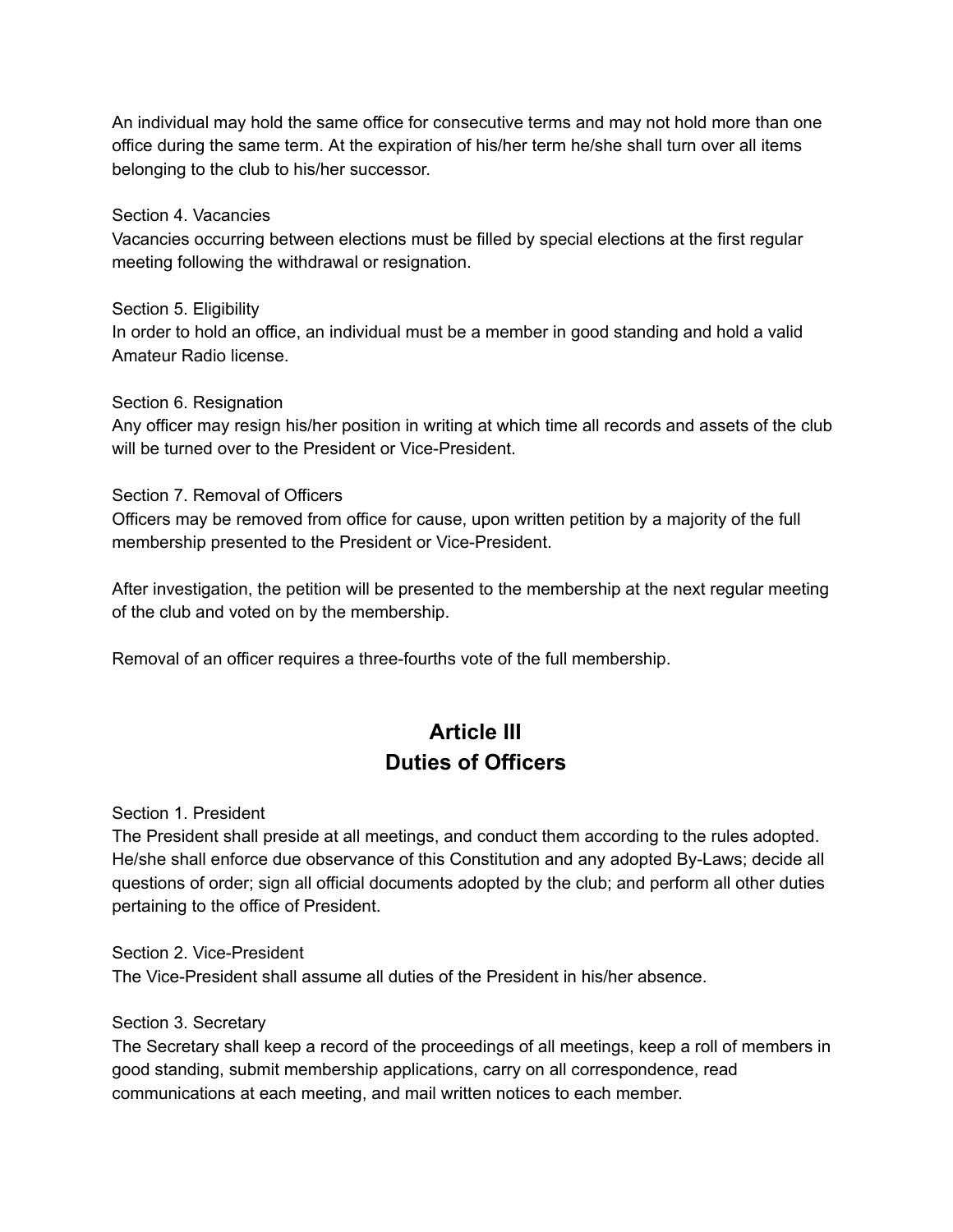Section 4. Treasurer The Treasurer shall ensure the club maintains no treasury.

## **Article IV Meetings**

The By-Laws shall provide for regular and special meetings. At meetings, a minimum of one-third of the membership shall constitute a quorum for the transaction of business. Meetings may take place in person, over amateur radio, or through other electronic communication means.

Robert's Rules of Order shall govern proceedings.

# **Article V Dues**

The club, by majority vote of those present at any regular meeting, may levy upon the general membership such dues or assessments as shall be deemed necessary for the business of the organization.

## **Article VI Membership Assistance**

The club will provide technical advice to members concerning equipment design and operation to assist in frequency observance, clean signals, uniform practice, absence of spurious radiation from club member-stations, and otherwise ensure member-stations operate with good amateur practices. The club shall also maintain a program to foster and guide public relations.

# **Article VII Club Call Sign**

The club may elect to apply for a club call sign as provided by FCC rules Part 97.

The President shall assign trusteeship of the club call sign.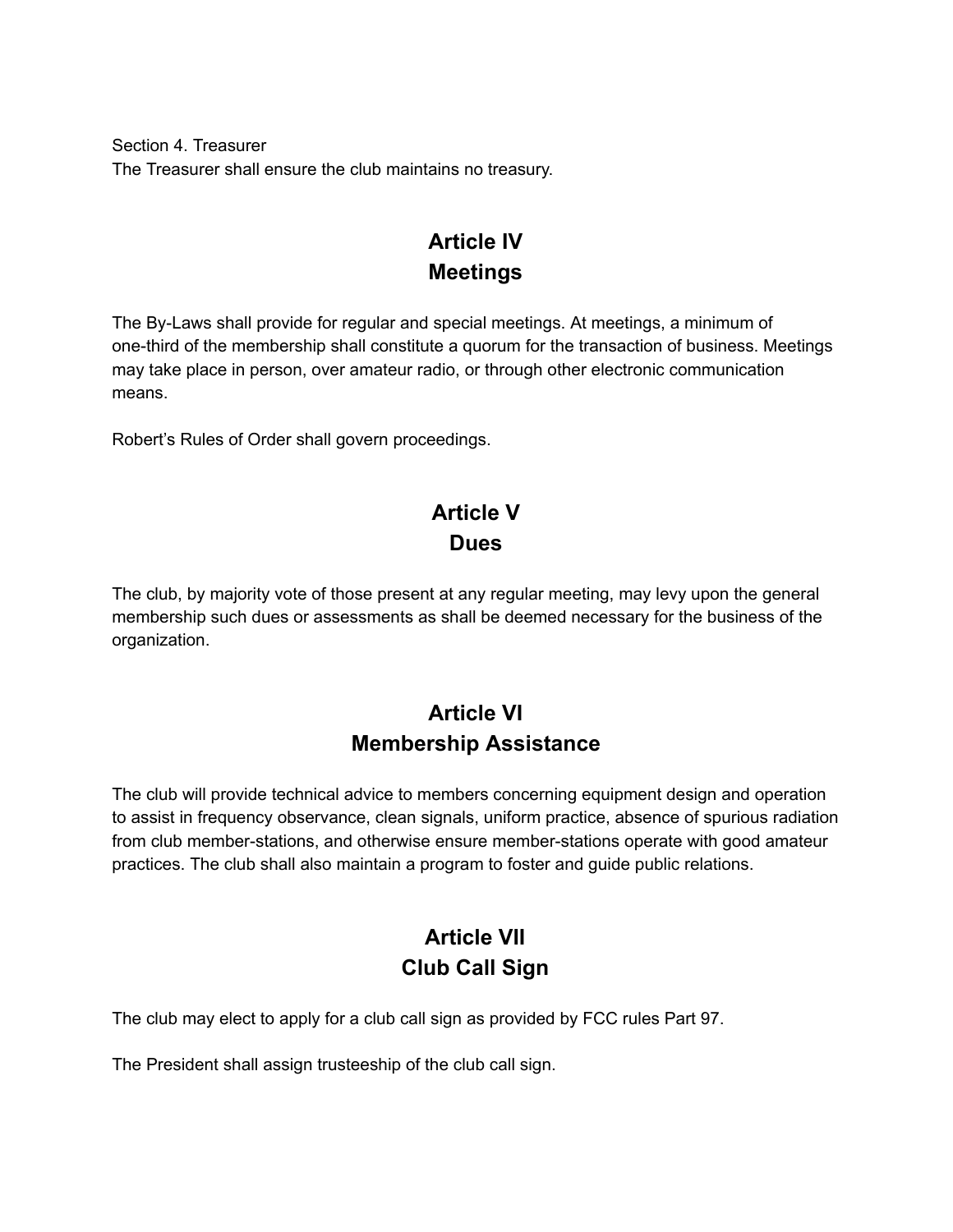The trustee shall:

- Be a member of the club in good standing;
- Meet FCC requirements;
- Not had his/her Radio Amateur license revoked or sanctioned at any time.

# **Article VIII Dissolution of The Club**

Section 1. Termination of Operations

In the event that the Board of Directors votes that the Club should be dissolved the motion for dissolution must receive more than two-thirds vote of the full membership to pass.

Section 2. Disposition of Assets

The Board of Directors shall handle the disbursement of all assets of the club.

No member or group of members shall receive benefit from the assets.

All equipment will be sold and net proceeds donated to a non-profit organization.

All remaining cash will be donated to a non-profit organization.

# **Article XI Amendments**

The Constitution or By-Laws may be amended by a two-thirds vote of the full membership. Proposals for amendments shall be submitted in writing at a regular meeting and shall be voted on at the next following regular meeting, provided all members have been notified by mail or other electronic means of the intent to amend the Constitution and/or By-Laws at said meeting.

Constitution adopted July 16, 2019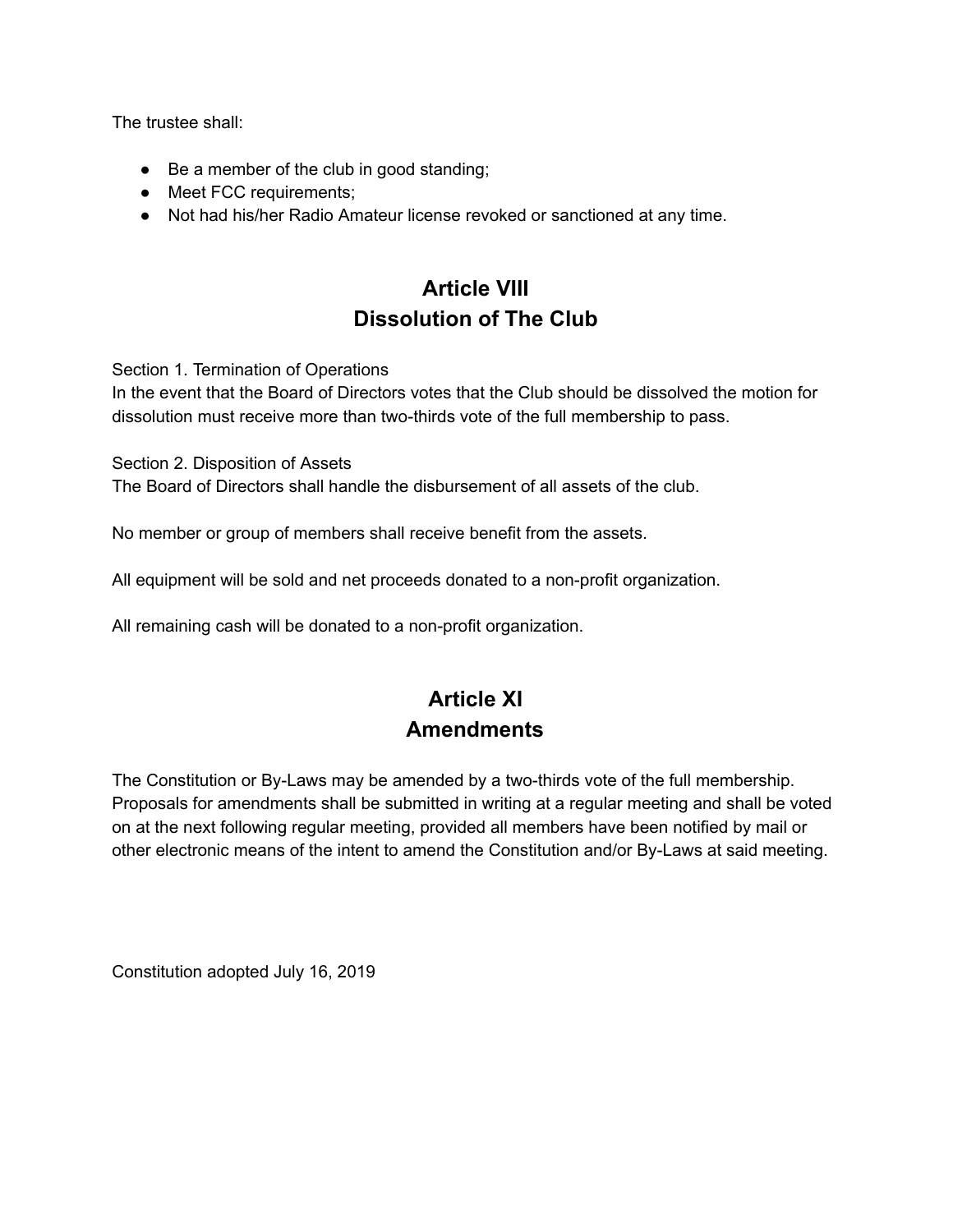# **Catastrophic Amateur Tactical Squad (CATS) By-Laws**

### 1. **Organization**

The name of this organization is the Catastrophic Amateur Tactical Squad (CATS). It is organized as a non-profit amateur radio club within the meaning of section  $501(c)(7)$  of The Internal Revenue Code of 1986 (26 U.S.C.  $501(c)(7)$ ) and section 5 of part 97 of the FCC Regulations supporting The Communications Act of 1934 (47 C.F.R. 97.5(d)(2)). However, no filing before the Internal Revenue Service for non-profit status shall be necessary as long as the organization does not maintain a treasury of its own.

### 2. **Secretary**

It shall be the duty of the Secretary to keep the Constitution and By-Laws of the club and have the same with him/her at every meeting. He/she shall note all amendments, changes and additions on the Constitution and shall permit it to be consulted by members upon request.

#### 3. **Membership**

Full membership is open to licensed amateurs in good standing as well as to those with an interest in Amateur Radio. Applications for membership shall be submitted at regular meetings, and voted on requiring approval of the majority of members present. A member in good standing has been voted in and paid dues, and may be voted out by the board.

#### 4. **Meetings**

Regular meetings shall be held on the 5th Saturday of each applicable month. Special meetings of the board may be called by the President upon written request of any two club members. Notices shall be sent to board members concerning special meetings and the business to be transacted. Only such business as designated shall be transacted. Such notices shall be sent so that they arrive not less than 24 hours before the meeting.

Informal meetings may occur after any regular meeting of another Amateur Radio club or event.

#### 5. **Dues Fees and Assessments**

The Board of Directors may set any necessary membership dues, which may not be increased by more than 25% of its current level without consent of two-thirds of the full membership. The initial dues amount shall be zero, and any dues shall be collected in U.S. Dollars.

#### 6. **Elections**

Officer elections will be held annually at the first regular meeting of the calendar year. Officers will assume their elected office at the second regular meeting of the calendar year.

Voting will be done using paper ballots. Immediately after voting, the ballots will be counted openly in front of the membership. Any candidate may request a recount of the ballots. In the